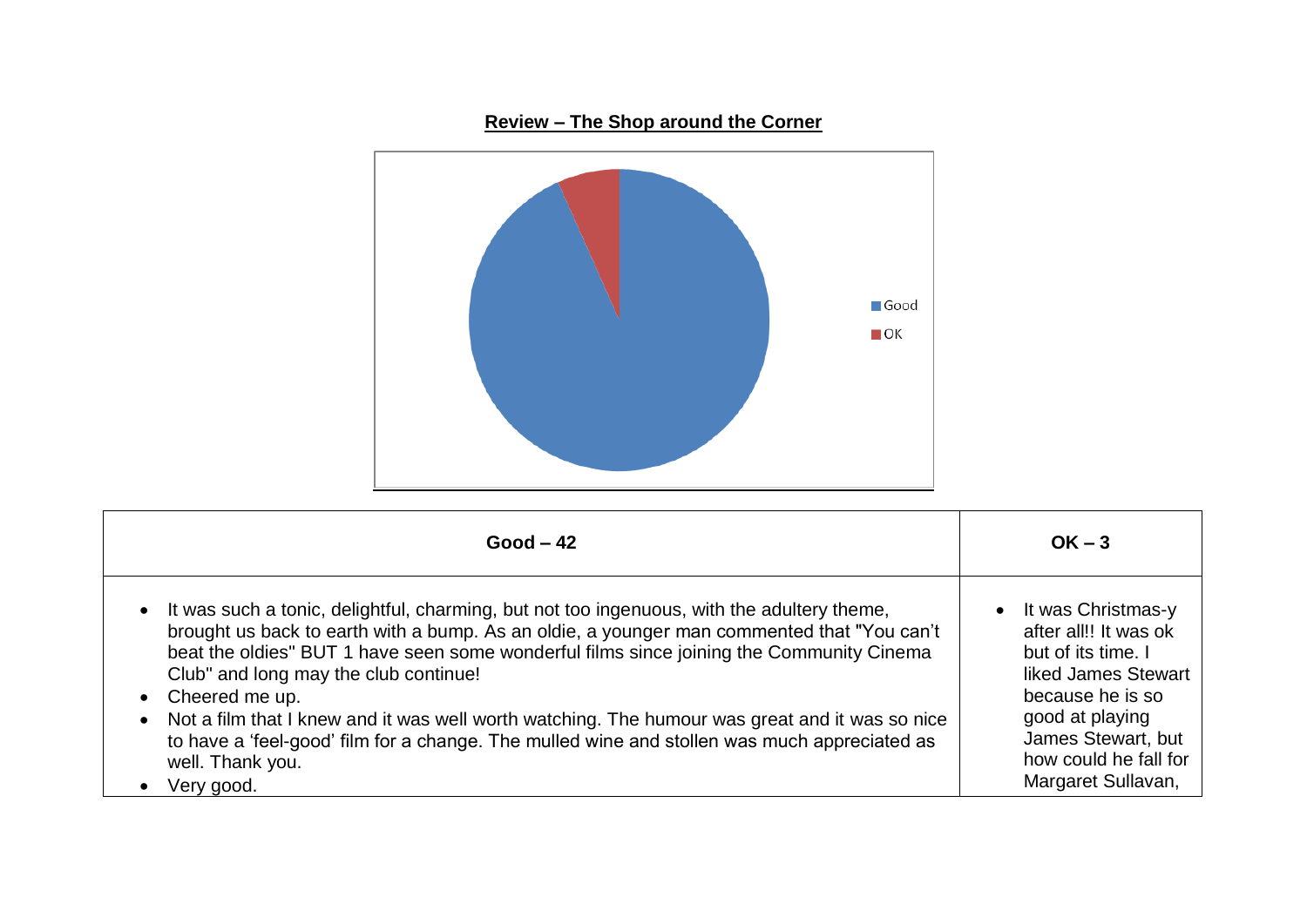| who was so<br>Occasional easy view is good, just like chocolates at Christmas. Wouldn't want it all the time.<br>$\bullet$<br>unattractive a<br>Good choice for a pre Christmas feel good factor. It could so easily have been set in New York.<br>personality and so<br>A fun little film. Out of interest there were 5 pengo to the \$ in 1940 but by April 1946 the rate<br>plain physically?<br>was 59,000,000,000 to the \$. That's inflation for you! Many thanks for the mince pies and<br>Bah! Humbug!<br>mulled wine. And a Very Happy Christmas to the committee, and thank you for such a good<br>and varied programme in 2015. All the best for 2016. |
|-------------------------------------------------------------------------------------------------------------------------------------------------------------------------------------------------------------------------------------------------------------------------------------------------------------------------------------------------------------------------------------------------------------------------------------------------------------------------------------------------------------------------------------------------------------------------------------------------------------------------------------------------------------------|
|                                                                                                                                                                                                                                                                                                                                                                                                                                                                                                                                                                                                                                                                   |
| We loved it! Thank you, what a great choice!<br>$\bullet$                                                                                                                                                                                                                                                                                                                                                                                                                                                                                                                                                                                                         |
| I rate it good, really enjoyed it. A total change from the recent films, this was easy watching,<br>pure escapism, the baddies lost and love prevailed. Perfect viewing for Christmas.                                                                                                                                                                                                                                                                                                                                                                                                                                                                            |
| We enjoyed the film. Romance was at its centre, but it had its moments and touches of<br>pathos too, without dwelling on them. As a final message, show your suspenders and the girl<br>will leap into your arms takes some beating!                                                                                                                                                                                                                                                                                                                                                                                                                              |
| The three of us thought it was a wonderful showing. It was amusing and a little sentimental -<br>just right for the run up to Christmas.                                                                                                                                                                                                                                                                                                                                                                                                                                                                                                                          |
| One of the most enjoyable films that i have been to lately. A nice relaxing and amusing<br>$\bullet$<br>evening with some lovely characters.                                                                                                                                                                                                                                                                                                                                                                                                                                                                                                                      |
| I enjoyed the film last night and the mince pie and mulled wine, thank you.                                                                                                                                                                                                                                                                                                                                                                                                                                                                                                                                                                                       |
| A bit of fun for Christmas. We had not seen it before, and wondered how he was going to<br>manage to "get his girl". It finished just at the right point.                                                                                                                                                                                                                                                                                                                                                                                                                                                                                                         |
| A lovely James Stewart feel-good movie was just what we needed to take our minds off the<br>pressure of Christmas for an hour or so. Many thanks for that and for the mulled wine and<br>stollen/mince pie delights beforehand. Warmest Christmas and New Year wishes to the<br>Committee - keep up the good work.                                                                                                                                                                                                                                                                                                                                                |
| Excellent! We really enjoyed the quirky tale of the Shop around the Corner, its style was so<br>quaint and the plot so guileless we'd guessed it, but it didn't spoil our enjoyment of it one bit.<br>Thank you for such an uplifting evening which preceded by the mulled wine and tasty nibbles                                                                                                                                                                                                                                                                                                                                                                 |
| made for a really pleasant festive feeling. Happy Christmas Cinema Club!                                                                                                                                                                                                                                                                                                                                                                                                                                                                                                                                                                                          |
| Excellent screen play gave enough interest o keep you guessing even though you knew the                                                                                                                                                                                                                                                                                                                                                                                                                                                                                                                                                                           |
| final outcome. The sort of film I wouldn't have made an effort to watch had it been on TV, but<br>really enjoyed. A very good choice by the committee. Thank you.                                                                                                                                                                                                                                                                                                                                                                                                                                                                                                 |
| Very enjoyable. All 3 of us enjoyed it. For such an old film it stood the test of time very well.                                                                                                                                                                                                                                                                                                                                                                                                                                                                                                                                                                 |